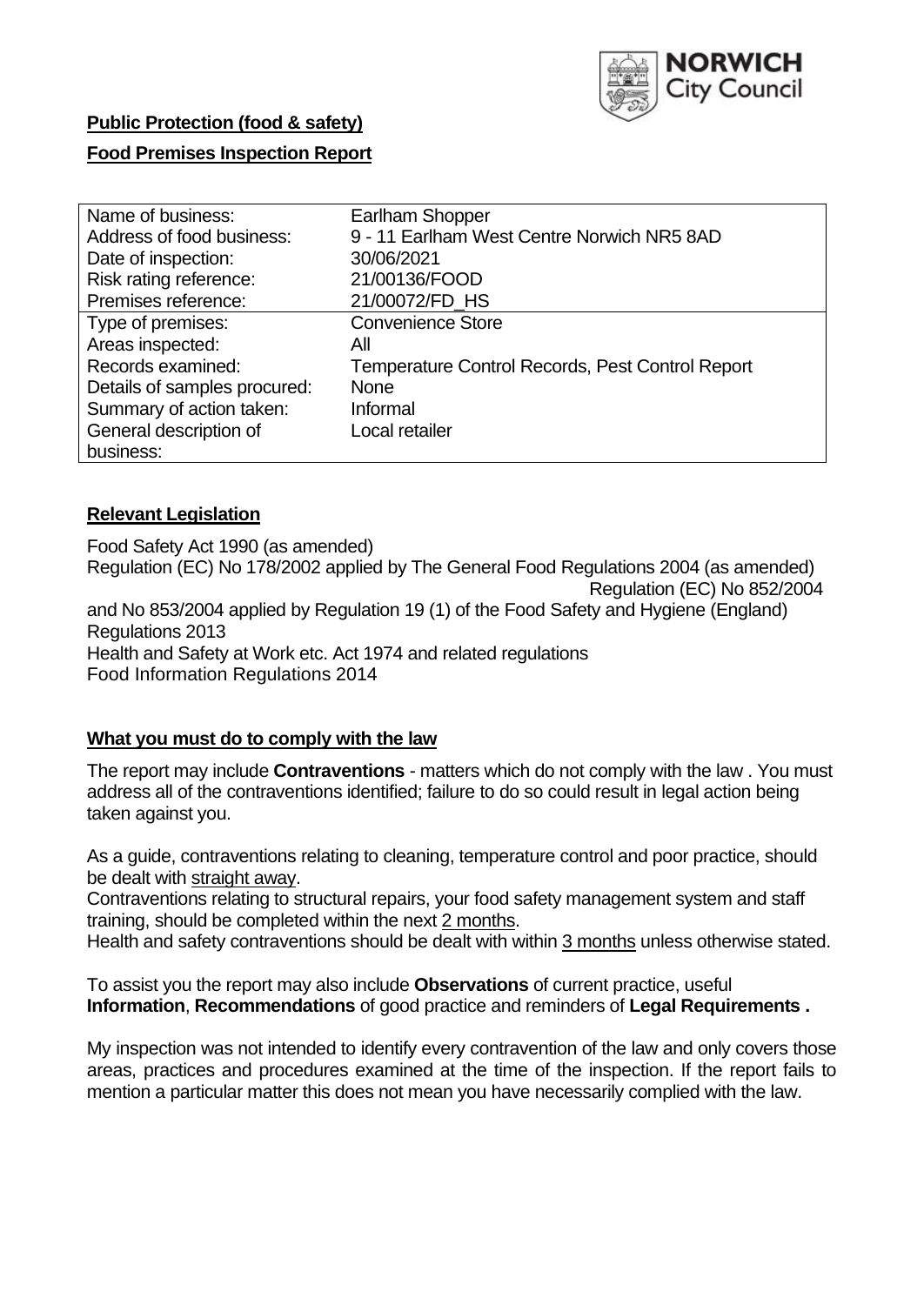# **FOOD SAFETY**

#### **How we calculate your Food Hygiene Rating:**

 The food safety section has been divided into the three areas which you are scored against for the hygiene rating: 1. food hygiene and safety procedures, 2. structural requirements and 3. confidence in management/control procedures. Each section begins with a summary of what was observed and the score you have been given. Details of how these scores combine to produce your overall food hygiene rating are shown in the table.

| <b>Compliance Area</b>                     |          |                  |    | <b>You Score</b> |               |    |           |    |      |  |
|--------------------------------------------|----------|------------------|----|------------------|---------------|----|-----------|----|------|--|
| Food Hygiene and Safety                    |          |                  |    | 0                | 5             | 10 | 15        | 20 | 25   |  |
| <b>Structure and Cleaning</b>              |          |                  |    | $\Omega$         | 5.            | 10 | 15        | 20 | 25   |  |
| Confidence in management & control systems |          |                  |    | $\Omega$         | 5             | 10 | 15        | 20 | 30   |  |
|                                            |          |                  |    |                  |               |    |           |    |      |  |
| <b>Your Total score</b>                    | $0 - 15$ | 20               |    | $25 - 30$        | $35 - 40$     |    | $45 - 50$ |    | > 50 |  |
| <b>Your Worst score</b>                    | 5        | 10 <sup>10</sup> | 10 |                  | 15            |    | 20        |    |      |  |
|                                            |          |                  |    |                  |               |    |           |    |      |  |
| <b>Your Rating is</b>                      | 5        | 4                | 3  |                  | $\mathcal{P}$ |    |           |    | 0    |  |

Your Food Hygiene Rating is 1 - major improvement is necessary

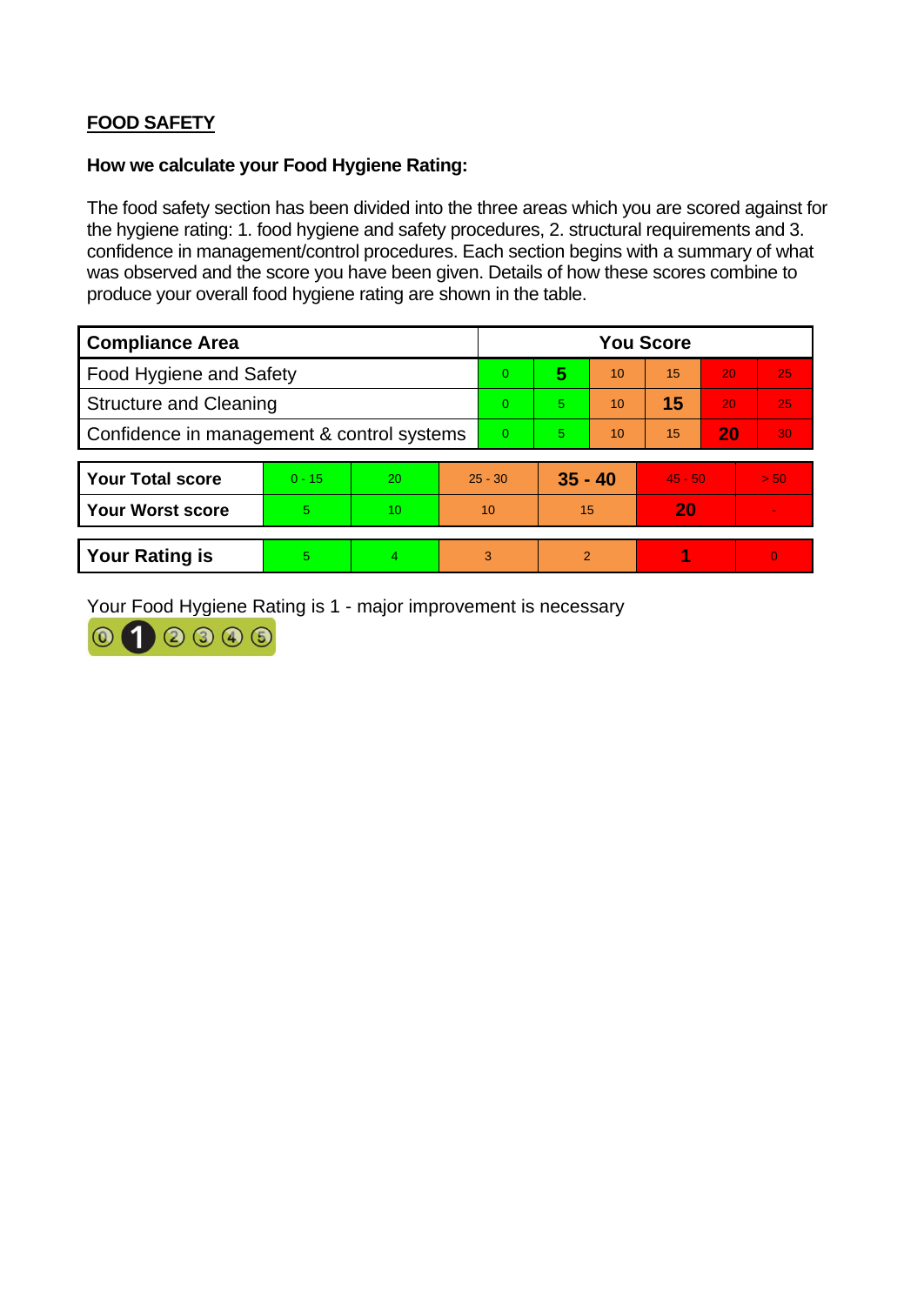# **1. Food Hygiene and Safety**

 with legal requirements. You have safe food handling practices and procedures and all the Food hygiene standards are high. You demonstrated a very good standard of compliance necessary control measures to prevent cross-contamination are in place. Some minor contraventions require your attention. **(Score 5)** 

## Contamination risks

**Contravention** The following exposed ready-to-eat food and or its packaging to the risk of cross-contamination with food borne bacteria :

• Shelves used to display food black with dirt when wiped with finger.

## Hand-washing

 This information should be available on the product label or may be obtained from the **Recommendation** For extra protection against cross contamination use a liquid soap with disinfectant properties conforming to the European standard BS EN 1499: 1997. supplier or manufacturer.

**Observation** I was pleased to see hand washing was well managed.

#### Personal Hygiene

 **Guidance** Regular hand washing is important for personal cleanliness. Remind all food handlers of the need to wash their hands before starting or returning to work, and specifically:

- \* After using the toilet;
- \* After handling rubbish;
- \* After smoking;
- \* After taking a break;
- \* After handling raw food

**Observation** I was pleased to see that standards of personal hygiene were high.

## Temperature Control

 made with a probe thermometer to see the actual temperature of the interior of the **Guidance** Where unsatisfactory temperatures are observed checks then should be food.

**Guidance** All food products should be stored in accordance with the manufacturer instructions.

 temperature display. You need an independant method that is clearly related to the **Guidance** You cannot rely on taking chilled food temperatures by reading the actual food temperature.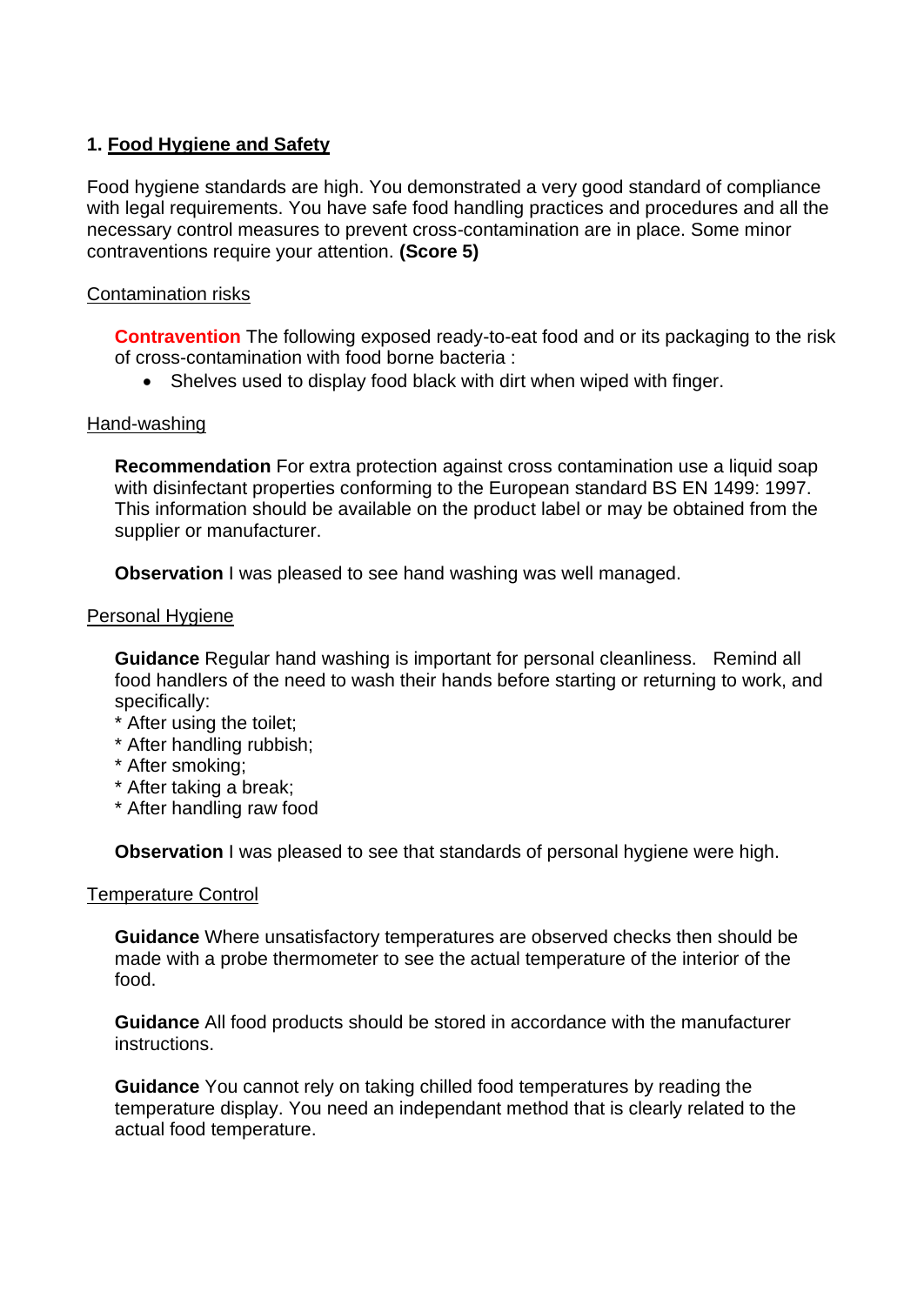**Observation** I was pleased to see you were able to limit bacterial growth and/or survival by applying appropriate temperature controls at points critical to food safety and that you were monitoring temperatures.

**Observation** However records to demonstrate that checks are being made were incomplete.

#### Unfit food

 **Observation** Staff were aware of use by and best before dates, and regular checks are made on stock.

#### Poor Practices

 **Contravention** The following matters represented poor practice and if allowed to continue may cause food to become contaminated or lead to its deterioration:

• Icecream freezer badly frosted, and requires defrosting.

# **2. Structure and Cleaning**

The structure facilities and standard of cleaning and maintenance are less than satisfactory and you are failing to comply with the law in many respects. Significant improvements are needed in the standard of structure and equipment cleaning and/or maintenance of the premises. Contraventions require your immediate attention as some are critical to food safety. We may revisit your business and if standards have not improved take formal enforcement action. **(Score 15)** 

## Cleaning of Structure

**Contravention** The following items were dirty and require more frequent and thorough cleaning::

- WC walls, where hand contact is made
- Walls inside Walk In chiller
- Stock room cluttered and untidy
- Shop shelving.
- Dirty floor to garage store
- Floors behind and under ie chest freezers in Shop
- High level cobwebs
- Walls by office steps where hand contact is made

 **Contravention** The following items could not be effectively cleaned and must be covered or made non-absorbent:

 clean. (I recommend these be removed and a better surface provided.) • Slush puppy machine located on cardboard and plywood beneath. Not easy to

 **Information** A detergent is a chemical used to remove grease, dirt and food and is used in the first cleaning step.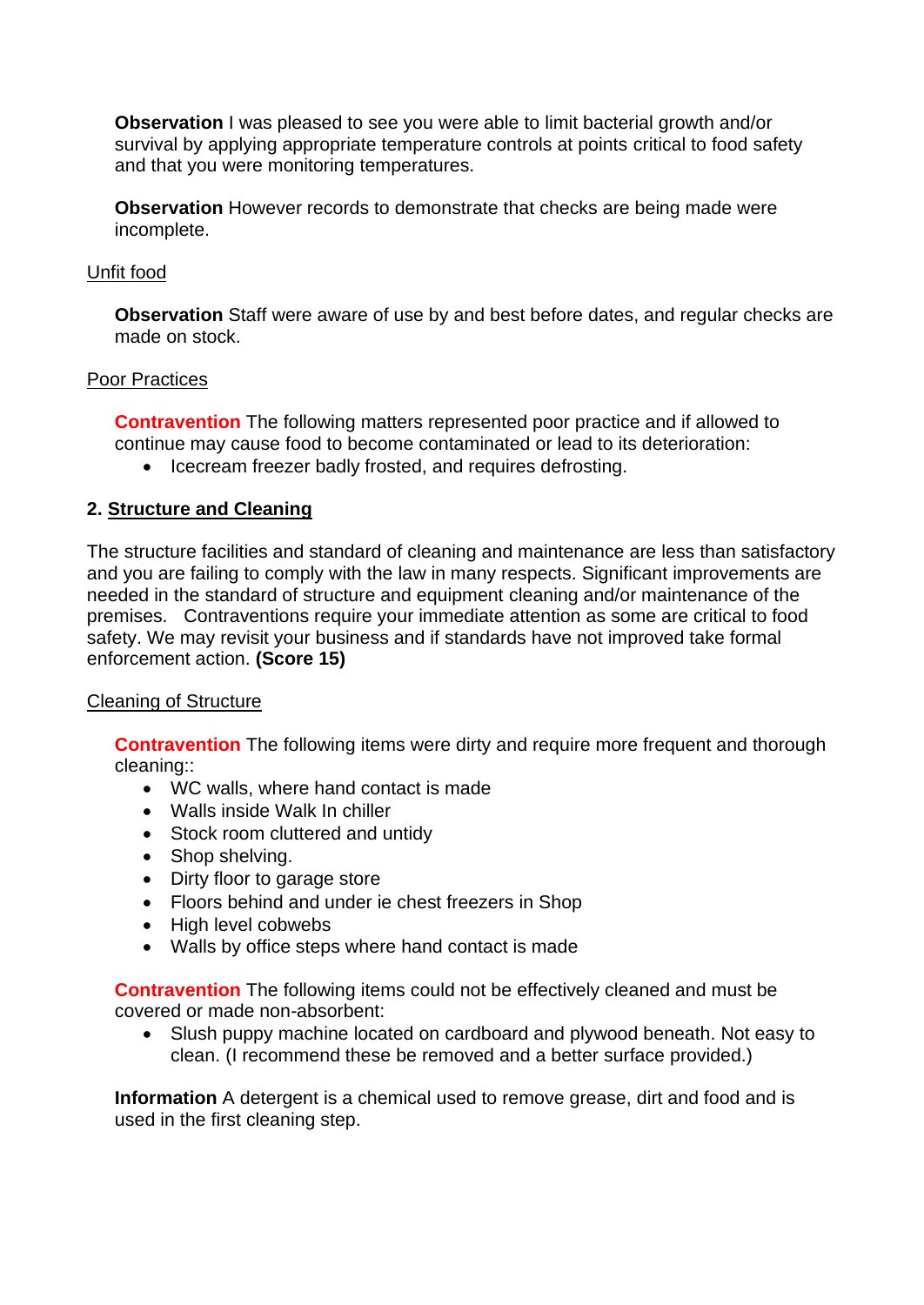**Information** CORRECT DILUTION: many chemicals are supplied in concentrated form and must be diluted before use. You must follow the manufacturers instruction so that you dilute the chemicals correctly with water .

**Information** Disinfectant: is a chemical that kills bacteria .

 Ensure that you know what the contact time is and that all your staff are trained to use **Information** Different sanitisers require different CONTACT TIMES to be effective. the sanitiser effectively.

**Recommendation** Your cleaning schedule is there to remind you to clean before an item becomes dirty. If an item is dirty when you go to clean it, increase the frequency of cleaning.

 **Recommendation** Remove redundant items, equipment and general clutter from food rooms.

# Cleaning of Equipment and Food Contact Surfaces

**Contravention** The following items are dirty and must be cleaned::

 • Inadequate cleaning of the Slush puppy machine. The instruction manual indicates that it should be sanitized, but staff are only washing the parts in water and detergent.

## Cleaning Chemicals / Materials / Equipment and Methods

**Contravention** The following evidence demonstrated your cleaning materials, equipment and methods were not sufficient to control the spread of harmful bacteria between surfaces:

- touch points were dirty (light switches, door handles etc)
- large build up of dirt and rubbish behind freezers

## **Maintenance**

**Contravention** The following had not been suitably maintained and must be repaired or replaced::

- Worn paint to Walk In chiller woodwork
- Shop floor covering holed and damaged throughout. This is now beyond patching, in my opinion, and you need to consider replacement.
- Worn wall paint to shop
- Shop walls to rear area had uneven surfaces and holes

## Facilities and Structural provision

**Contravention** The following facilities were inadequate and must be improved::

• Leak to WC was hand basin pipe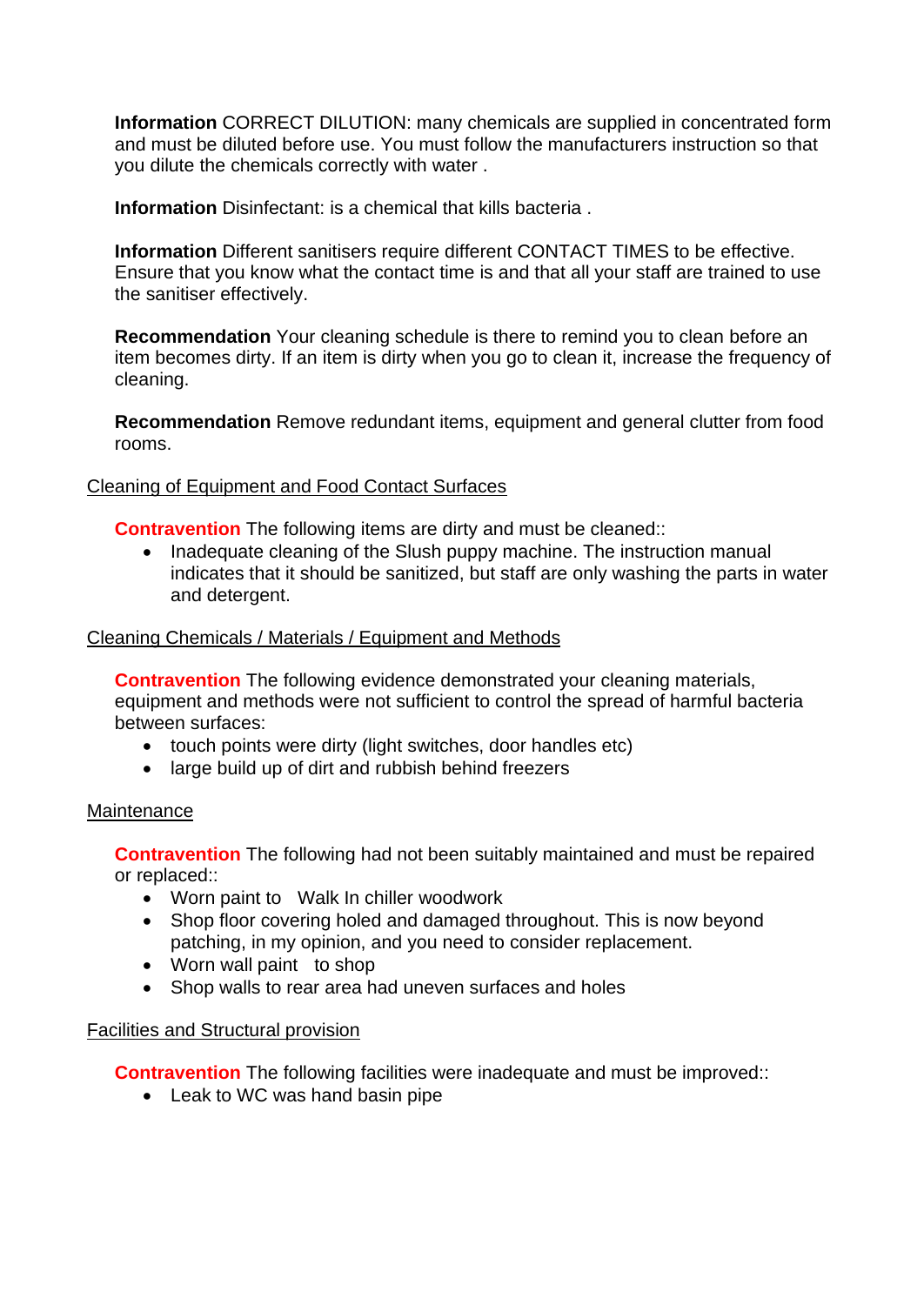# Pest Control

**Observation/Recommendation** Rentokil bait boxes were seen, but the contract has now ceased. Poor cleaning throughout makes it difficult to check for signs of pests, therefore I suggest you recommence a contract.

# **3. Confidence in Management**

There is major non-compliance with legal requirements. The contraventions require your urgent attention. A revisit is planned and formal enforcement action is likely. **(Score 20)** 

## Type of Food Safety Management System Required

**Contravention** You do not have a food safety management system. As a consequence you could not demonstrate an effective system for managing food safety hazards.

Implement Safer Food Better Business (Retail) or an equivalent food safety management system.

- Only temperature records were being maintained, but these were also incomplete.
- • You will need to supplement the pack with a specific Haccp/Food safety management system in relation to the particular hazards and controls needed for the Slush puppy machine.

**Information** You can download a Safer Food Better Business pack and refill diary pages from the FSA website:<www.food.gov.uk/business-industry/retailers/sfbb>

 confidence in management and this, in turn, has had an adverse effect on your Food **Information** The absence of any documentation has resulted in a poor score for Hygiene Rating.

## Food Hazard Identification and Control

**Contravention** The following pre-requisites have not been met and this means that your food safety management system will be ineffective::

- cleaning and sanitation are poor
- maintenance is poor
- services and facilities are inadequate
- staff training is inadequate

## **Training**

 **Contravention** The following evidence indicates there is a staff training need as food handlers::

- were not cleaning properly
- were unaware how to clean the Slush puppy machine correctly